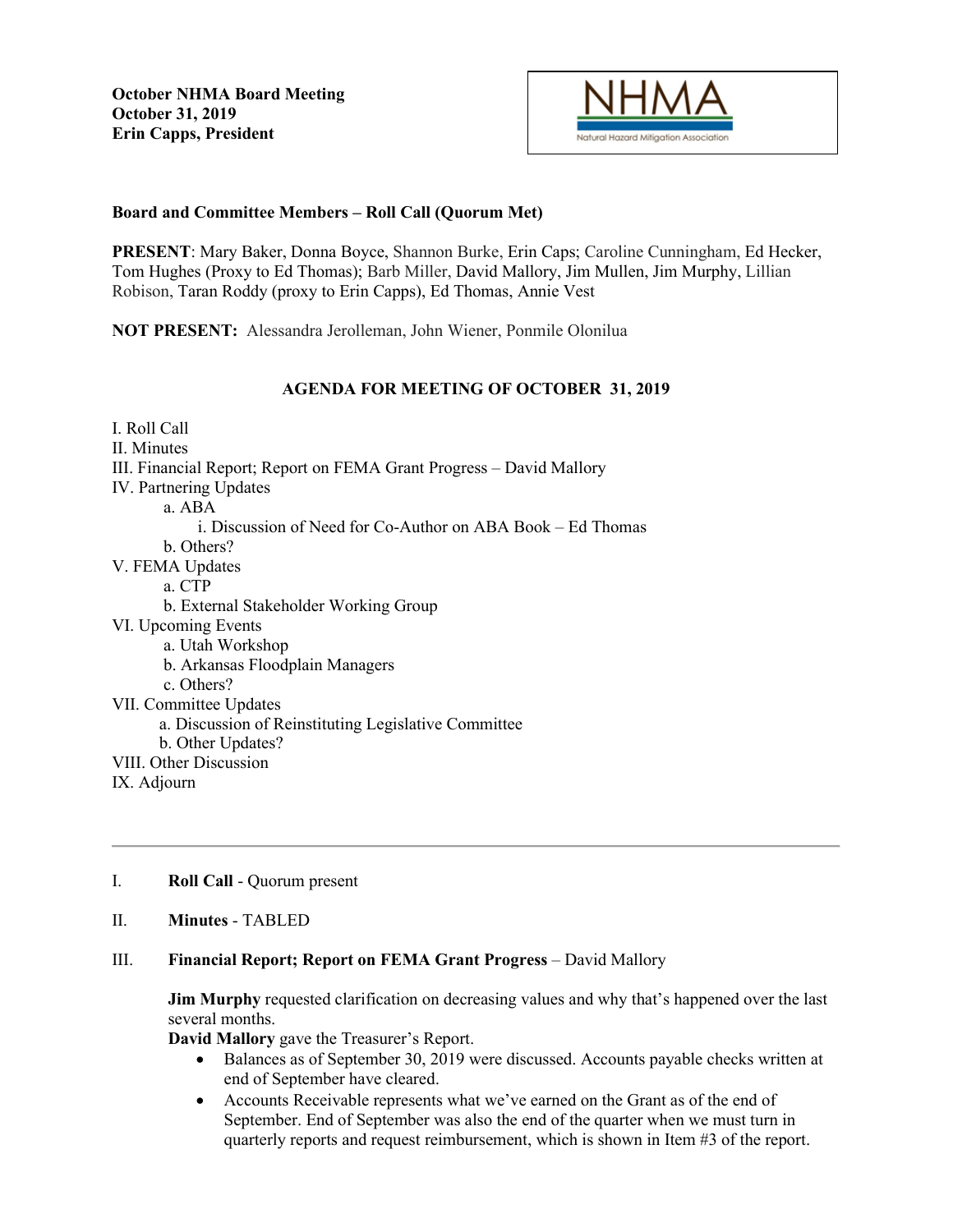- The 2017 grant is fully expended at this point and we're about \$3,584.12 into the 2018 Grant, leaving a balance of \$96,415.00. David Mallory is working with the PMT to rewrite the scope of work for the 2018 Grant as he felt it was premature. After consulting with the PMT it was moved to the 2019 Scope of Work.
- We have accepted the 2019 Grant with this scope of work in place and now need to go back and re-write the 2018 Scope of Work along the bullet items that are listed. These will center around the idea of getting all 24 Modules that are written now reviewed and accepted by the Board at large. We're very interested in getting into the credentialing process and convening in-person meetings through 2020. We are particularly interested in getting the Risk Analysis with FEMA introduced to the Curriculum, so more folks realize what a fabulous resource this is.
- To Jim's query as to why we are dropping in net equity month to month, that's because we're spending more out of the General Fund than what we're taking in. The Administrative Manager and the Webmaster's time is split between the General Fund and the Grant. We also have expenses out of the General Fund, a variety of subscriptions and so forth that all come out of the General Fund and are not charged to the Grant. David's time is either voluntary or charged to the Grant – none of his time is charged to the General Fund, and most of Ed Thomas's travel is charged to the Grant. Out of the categories that are charged to the General Fund, we're not bringing in enough money to meet the demand. Ed Thomas chimed in last month to talk about some income that we expect to come in from workshops and so forth.

**Ed Thomas** explained that our primary income for the General Fund is the money that we bring in from workshops. He himself is waiting on payment from a workshop and is planning on making a generous donation from his take on that to NHMA, and Erin Capps is doing likewise from the Utah Workshop when she gets paid. Other than that, it's the donations and the membership that are the basis of our income. We have expenses like generating the newsletter, posting to the web, etc. This year we have not had as many workshops, our primary source of income, as we usually do. We are getting ready for #GivingTuesday which follows Thanksgiving and hope that folks are planning on giving generously as they did last year, to help make up for some of this. Primarily, strategically and practically, we need to do more workshops to get the information from the Curriculum out into public use and public benefit, and hopefully it will bring us some income.

A question was asked about who to send extra donations to at the end of the year; are checks acceptable?

**Erin Capps** explained that our webpage has a Donate link that goes through PayPal but folks can also use a credit card; these payments go straight into our account and a notice is generated through our email account. The webpage also has instructions at the bottom of the page explaining where and how to donate by check.

**A Motion** to approve the Treasurer's Report was made by Erin Capps. **The Motion was seconded** by Ed Thomas. There being no discussion, it was, **VOTED:** The Treasurer's Report was accepted.

## IV. **Partnering Updates**

**a. ABA**

i. Discussion of Need for Co-Author on ABA Book – Ed Thomas

**Ed Thomas** reported that there is an American Bar Association magazine called *Probate and Property*. Dr. Keith Porter and Ed Thomas co-wrote an article on earthquakes and the vulnerable buildings in California with respect to the law and engineering, which has been published and just came out today. This was an opportunity to talk about the NHMA Curriculum and safe building,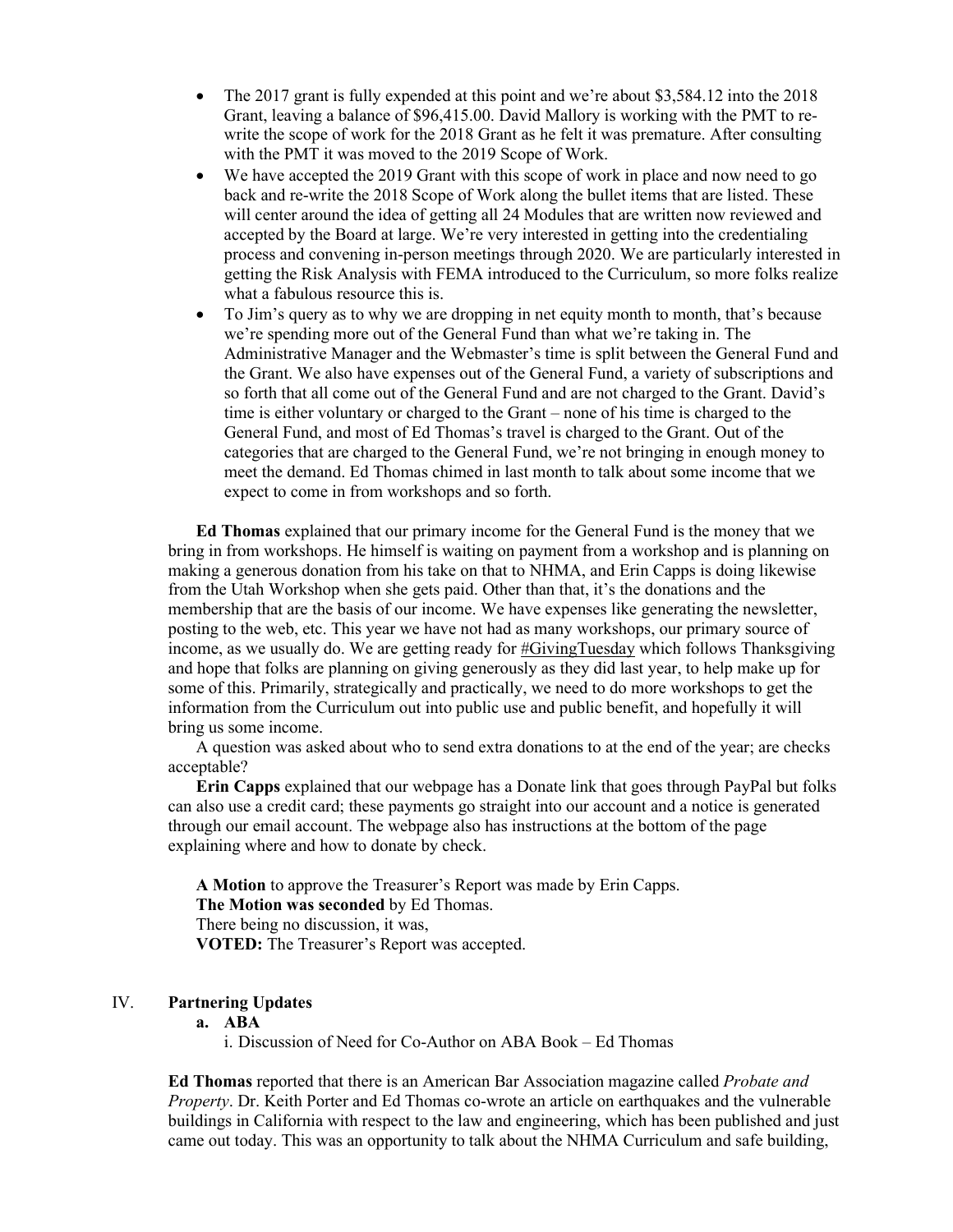etc. Ed will be reaching out to FEMA and those at the Earthquake Authority and will try and get the article posted online.

b. Others?

#### NEMA

The NEMA conference was discussed with particular attention to implementation of BRIC.

**Erin Capps** attended the NEMA conference along with Jim Mullen, Annie Vest and Taran Roddy. Overall there were some very good sessions.

**Jim Mullen** reported that there was a lot of excitement as well as anxiety about how BRIC is being implemented:

- NEMA had previously submitted 10 recommendations in a White Paper about what should be done to improve the BRIC formula for mitigation, but none of the FEMA representatives who came were prepared to discuss them.
- NHMA can look at the 10 NEMA Recommendations, and if it agrees on them in whole or in part, can sign on to them.
- Jim mentioned NHMA to David Maurstad and hopes he may cross paths with Erin Capps and make a connection with us.
- Mitigation was also mentioned in the National Security Deputy's speech as well as resiliency around the country and how it's linked to national security and economic security. It was an excellent presentation, very well done.

#### **DISCUSSION:**

**Erin Capps** shared that she looks forward to meeting with David Maurstad when the opportunity arises. Also, one committee that she is on with private sectors on webinars may offer NHMA opportunities to be involved with NEMA.

**Annie Vest** discussed concern about BRIC and its direction with regard to coastal communities. This concern is shared across all the mid-western states. The program is so huge it's difficult to see how mid-western states will be able to compete for it based on discussions at NEMA. Also, the draft Guidance is more broad than helpful at this point. Time is running out to do this right and there is concern about how this will be perceived by Congress. Ultimately, not much more information was offered at the Conference than she'd already received about the program.

**Jim Mullen** agreed and explained that the NEMA White Paper is quite thorough. Any community that is serious about mitigation will have some resources provided to help them plan. The mid-western states are just as concerned as the western states and the eastern states; this is a long-term process that requires review periods every couple of years.

**Erin Capps** shared that already over 5,000 comments have been submitted on BRIC.

**Annie Vest** offered that ASFPM is also involved and is concerned that other disciplines which will play a huge role are not being engaged to the level they need to be in order to make the program successful. In the SHMO Subcommittee, for example, the SHMOs had no idea what they're supposed to be doing to prepare for this. Everyone is basically waiting for FEMA.

**Tom Hughes** agreed and pointed out that RISK RATING 2.0 is also coming out shortly and there are no hard facts on it either. There is a feeling of getting into the 'danger zone' and overselling BRIC.

**Annie Vest** suggested that NHMA put something together as a resource guide for the SHMOs - BRIC being such a huge program, practitioners could benefit from anything that NHMA can offer from its collective experience with regard to good innovative and successful project examples, both funded by FEMA and not. This could be a very helpful resource.

**Erin Capp**s concurred. Even after talking about BRIC at the Conference and seeing the webinar, she noted that everyone still wondered how it would be implemented.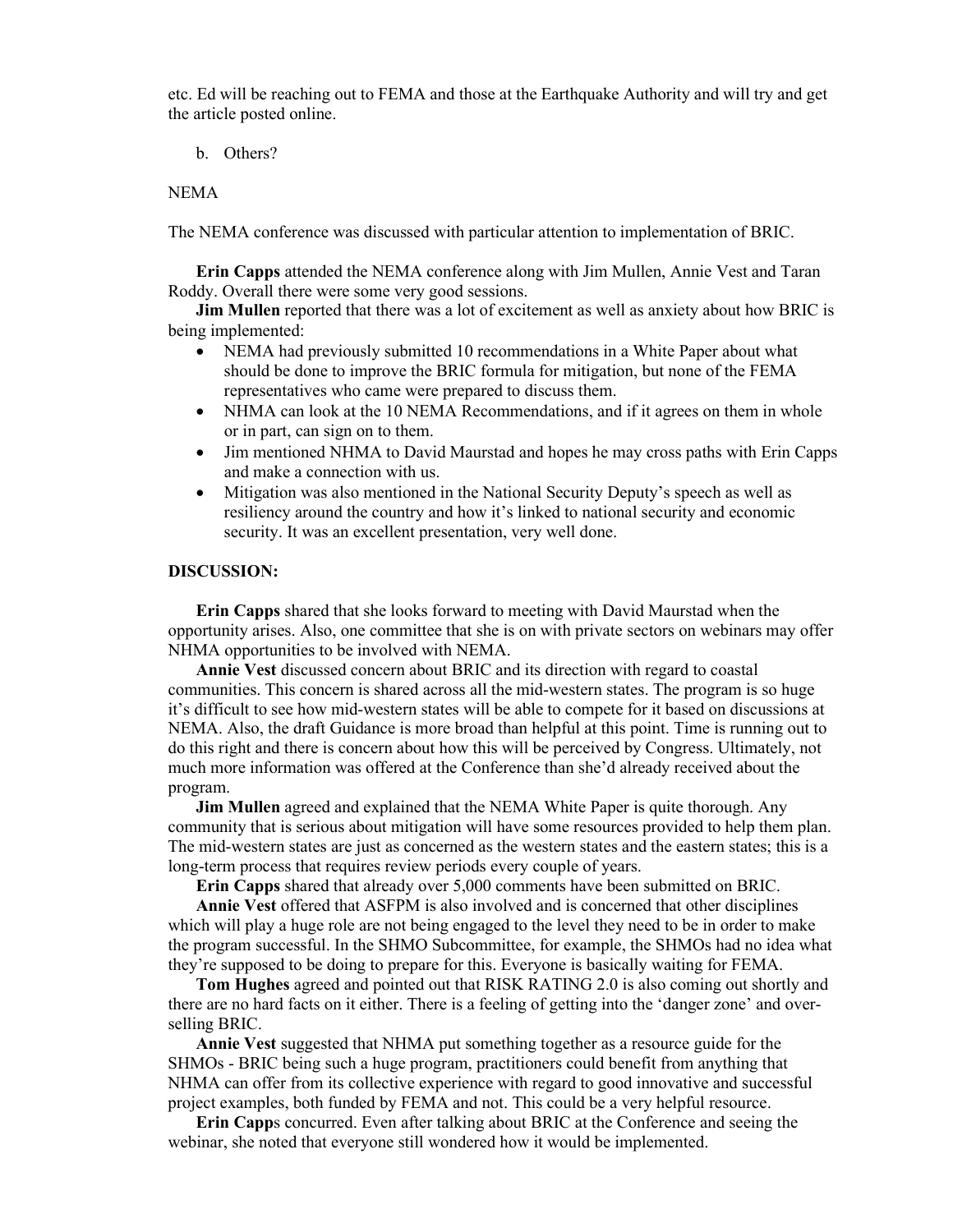**A Motion** for NHMA to put together a White Paper/resource guide on BRIC and look for other organizations to help in doing so was made by Erin Capps.

**The Motion was seconded** by Annie Vest.

#### DISCUSSION:

**Tom Hughes** shared this needs to be the disaster recovery format – BRIC is only a piece of it.

**Annie Vest** mentioned that the House Committee for Climate Action is accepting comments and recommendations until November 22, and there are several groups that will be putting in comments on BRIC and others.

**Donna Boyce** agreed this is a great idea - folks in the House are fired up and very willing to listen right now.

**Tom Hughes** asked if the Board has had a chance to look at the NEMA recommendations relating to BRIC and if there are any criticisms or approvals or agreements that we can share with the Association of State Directors which has people working in DC on these things.

**Ed Thomas** suggested we develop comments on the NEMA paper and get them back to NEMA for a friendly discussion, and further that we expand or refine the existing NHMA Module on the *Roadmap to Resilience* to incorporate our views on BRIC, and put it in the context that Tom Hughes suggested of managing expectations. Also, to not just focus on the billions of dollars of federal investment, but rather look at the trillions of dollars of private market investment that would be influenced by zone and building codes that are designed for disaster risk reduction. Cross linking with climate variability is the fundamental core of the Curriculum.

**Ed Thomas** suggested we get something out to the Board to see if we have any thoughts on the NEMA recommendations, and then offer to FEMA as part of our efforts to bring in more money – perhaps offer training of the FEMA staff by the people who really are experts in bringing together the various programs including higher standards to reduce future disasters. We're talking about embarking in an educational mission that can and should be funded in part by our existing funds in the existing grant.

Suggested moving this to the PMT to get some volunteers to pull this educational effort together.

**Erin Capps** agreed we need to look at the NEMA recommendations and start incorporating our comments on them as well as into our *Roadmap to Resilience* document and the Curriculum. Jim Mullen to please send her a copy of NEMA's White Paper so she can get it distributed. Erin to work with the PMT to see if we can create our own statement on it as well.

There being no further discussion, it was,

**VOTED:** NHMA to put together a White Paper/resource guide on BRIC and look for other organizations to help in doing so.

### NHMA STRATEGIC PLAN / OPERATIONAL PLAN:

**Ed Thomas** suggested using funds that FEMA has given us to write up an Operational Plan. **Ed Hecker** responded that these are linked – the Operational Plan follows the Strategic Plan. In the discussions he's had with senior staff at FEMA, they have more and more aligned around the implementation of the National Mitigation Investment Strategy, which he believes BRIC will be aligned with in some way. Suggested we take a more inclusive approach and assess this document and where it goes.

**A Motion** for NHMA to look at its Strategic Plan and development of an Initiative Team and give Ed Hecker the lead on this was made by Erin Capps.

**The Motion was seconded** by Jim Mullen.

#### DISCUSSION:

**Erin Capps** suggested looking at our internal documents, Ed Hecker to assist. **Ed Thomas** agreed this is very much needed and appreciated.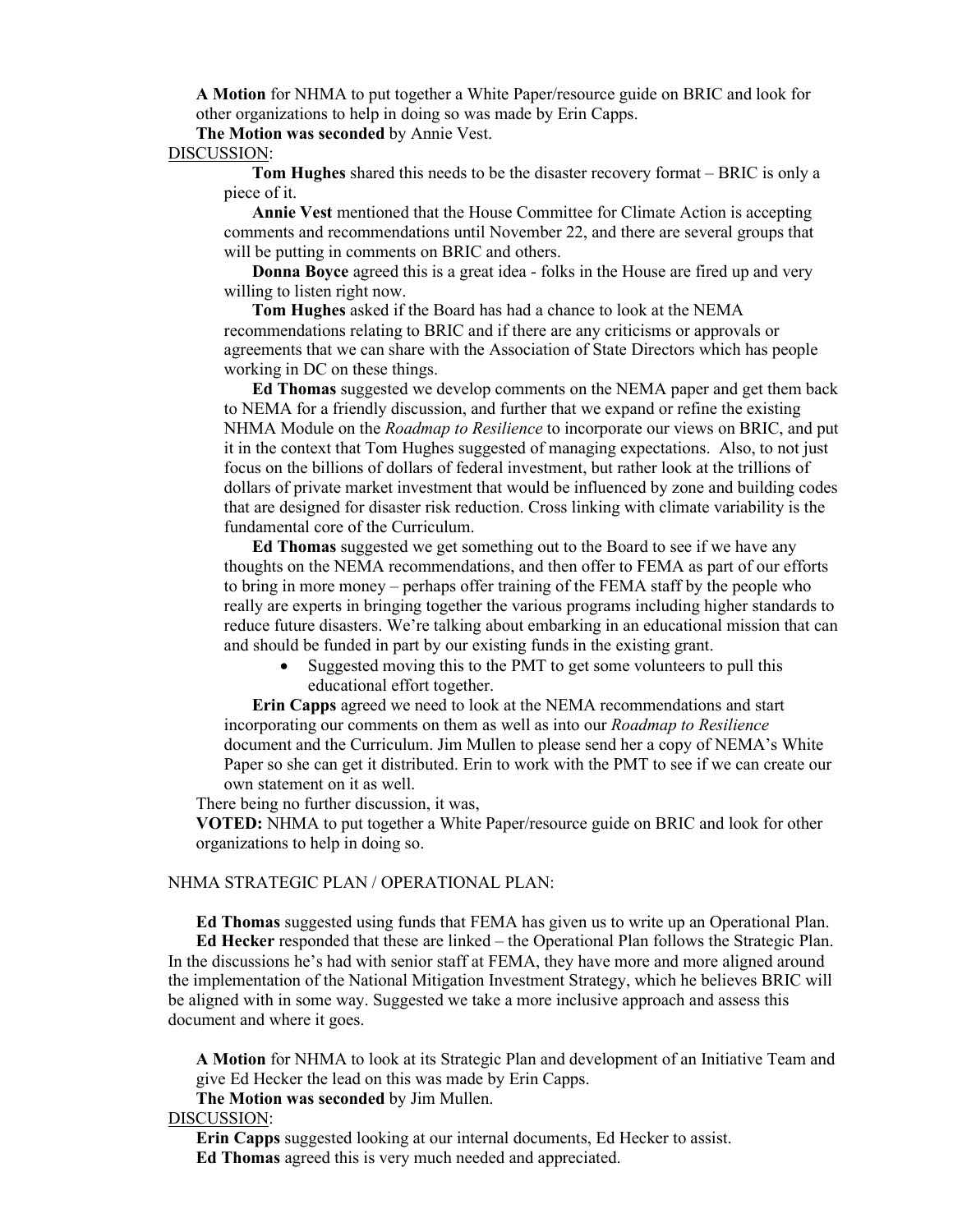**Ed Hecker** to reach out to some specific folks in this small initial Planning Team. One of the early targets for next calendar year is an Annual Washington Week where we'll meet with some of the people in FEMA and plan a visit to the Hill. We have a good running start between Dave Maurstad, NEMA, and ASFPM, and some others will follow.

**Jim Mullen** agreed that visibility in DC is very helpful. Suggested getting together with two or three of the Associations and build ties between organizations.

There being no further discussion, it was,

**VOTED** – NHMA to look at its Strategic Plan and the development of an Initiative Team and give Ed Hecker the lead on this.

### V. **FEMA Updates**

- **a. CTP**
- **b. External Stakeholder Working Group**

#### VI. **Upcoming Events**

- **a. Utah Workshop**
- **b. Arkansas Floodplain Managers**
- **c. Others?**

#### VII. **Committee Updates**

- **a. Discussion of Reinstituting Legislative Committee**
- **b. Other Updates?**

**Annie Vest** reported that on last month's RNN call Tim Trautman got her invited to a Workgroup that was created with experts on the FEMA Buy-Out Program from all over the country. She was in North Carolina the past two days and was part of a work group sponsored by the National Defense Resource Council. The hope was to resolve some ongoing limitations with FEMA's disaster recovery processes as they pertain to residential home-owners post disaster in order to expedite buyouts preplanned for mitigation post recovery.

- The group has about 10 practitioners, researchers, etc.
- They discussed if NHMA could become a kind of vehicle for some of this work and get involvement from other organizations?
- Ed Thomas was mentioned, and NHMA seems to be the most appropriate vehicle from a national perspective to take on some of these issues.
- Ed Thomas is happy help with this.

**Donna Boyce** also has been involved in resettlement issues in a number of disaster and other related areas, mostly to do with technical issues around zoning and land use, defining a comparable piece of property, etc., and how to do this in a culturally appropriate manner.

- Would love to see NHMA take this on and volunteered to participate.
- **Ed Thomas** suggested a Committee or Task Group be set up to figure out how to do this.
- This is something NHMA could present to FEMA for support of the CTP funding.

**Annie Vest** shared that aside from the issue of implementation, timing and buyouts, there's a lot of discussion on the use/reuse of affected land, and research on how it affects the tax base or the long term effects on the social aspect of people who are relocated.

- The Nature Conservancy is a big part of this push and had a representative at the meeting.
- Discussion of legal aspects was missing from this conversation and there is interest in getting that aspect involved.
- Annie suggested bringing in some relocation specialists as well; creating an NHMA Committee for this would be very useful.
- Her short-term task with this group is to help create a webinar for funders on how they might be able to fund these efforts in the absence of FEMA's expedited support after a disaster.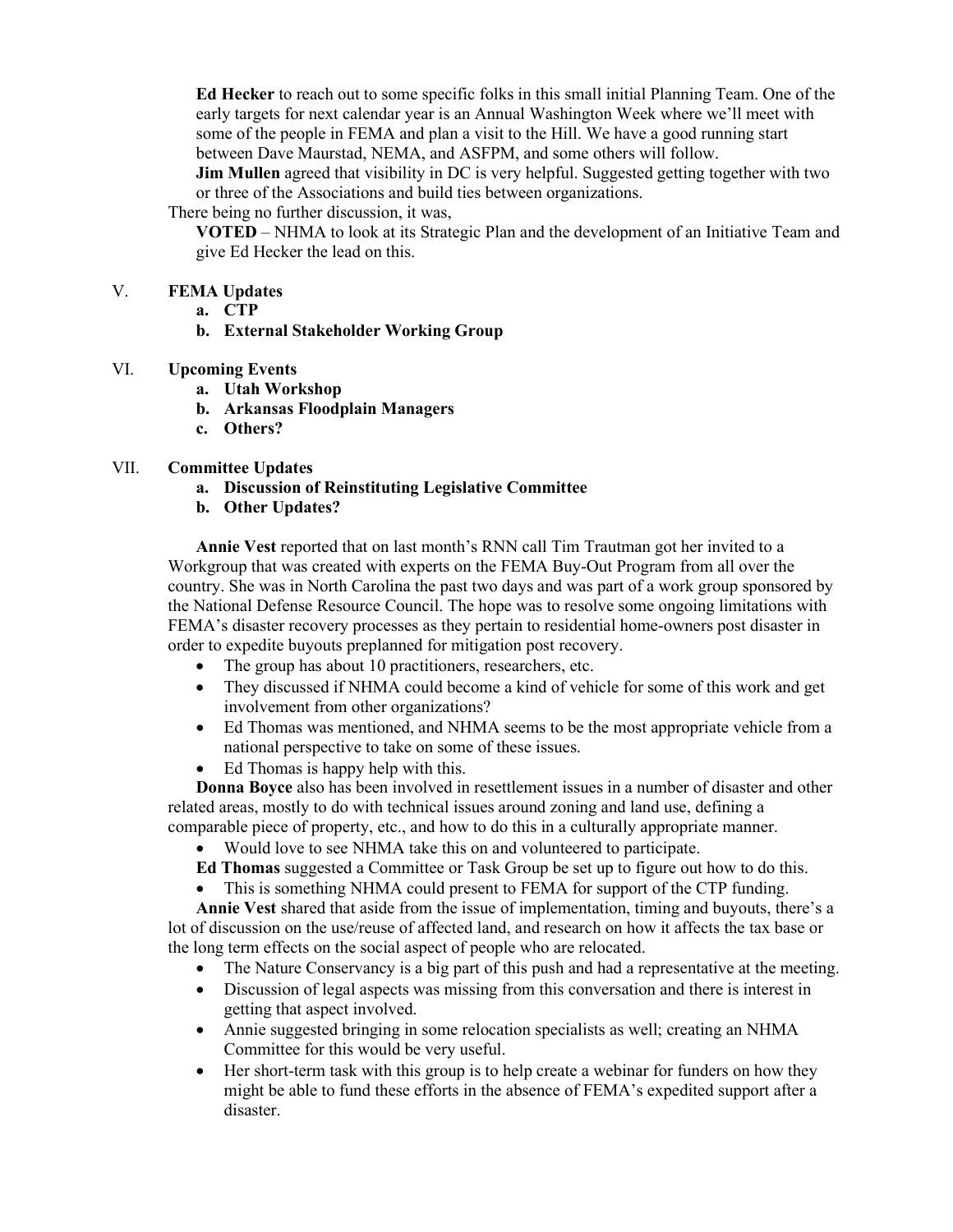**A Motion** that NHMA create a Task Force lead by Annie Vest to assist a workgroup created with experts on the FEMA Buy-Out Program from around the nation was made by Erin Capps.

**The Motion was seconded** by Donna Boyce.

#### DISCUSSION:

**Ed Thomas** suggested that some attorneys on the America Bar Association Resiliency Task Force be brought in on this discussion, specifically Erin Capps, JoAnn Howard and John Marshall.

**Annie Vest** will send around the Minutes from the workshop as soon as they are available. There being no further discussion, it was,

**VOTED:** NHMA will create a Task Force lead by Annie Vest to assist a Workgroup created with experts on the FEMA Buy-Out Program from around the nation.

#### VIII. **Other Discussion**

**Erin Capps** addressed some administrative needs.

- We have received notice from a law firm for copyright infringement about the use of an Associated Press photo that was used and then posted to our website. We are being asked to settle and make a payment for the infringing use of the photograph.
- They're asking a little over \$1,500.00 and Erin Capps will propose less than that.
- Erin Capps suggested that we take this on and respond with a letter on behalf of the Board to the counsel for Associated Press so we can resolve this.

**A Motion** that Erin Capps be allowed to draft a letter for the Board and communicate with the attorneys for Associated Press in settlement of this claim was made by Erin Capps. **The Motion was seconded** by Ed Thomas.

### DISCUSSION:

**Jim Mullen** supported the Motion, but asked if we have any legal representation, paid or otherwise that can advise us on this. Suggested that part of our response should explain that we are a volunteer organization doing good work, we learned the lesson, but don't damage us. **Jim Murphy** agreed that we should state we do not have a lot of finances.

**Erin Capps** explained that she has received communication from their attorneys, and their position is that they do not care what format it was used under, they see only that it was used. Erin suggested we seek a settlement for something less than the \$1,500.00 they are demanding, as we do not have the time and effort to fight this.

**Jim Murphy** agreed they may have parameters that they work within and don't have a lot of leeway.

**Ed Thomas** stated that the Subject Matter Expert who used that particular photograph militantly and knowledgeably asserts that *it was fair use*. His concern is that if we do say we've done it, we want to do so in such a way that Associated Press attorneys are not going to come after us again. We want to try and push back on this with the help of the person who used it so we can get to a meaningful point of resolution.

**Jim Murphy** agreed and suggested making this part of the Agreement we negotiate. There being no further discussion, it was,

**VOTED:** Erin Capps will draft a settlement proposal and communicate with the attorneys for Associated Press for settlement of this claim.

### IX. ADJOURN

**A Motion** to adjourn was made by Ed Thomas. **The Motion was seconded** by Jim Murphy. There being no discussion, it was **VOTED**: The meeting was adjourned.

Meeting adjourned 4:19 p.m. Eastern Time.